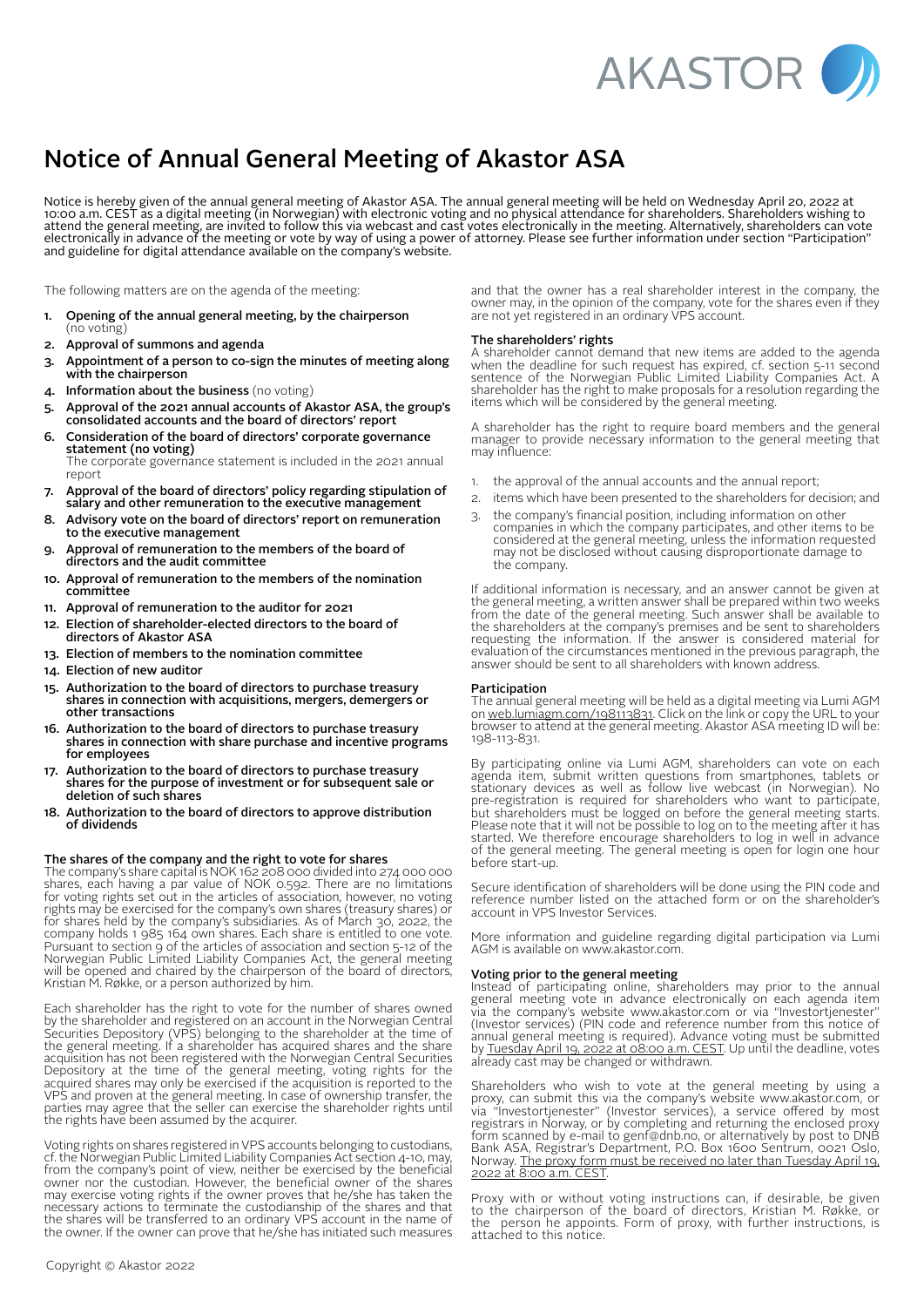AKASTOR V

Shareholders that choose to log in to the digital meeting via Lumi AGM even if they have voted in advance or given a proxy, with or without voting instructions, will not have the opportunity to vote on the items.

### Electronic Investor Information and change of address

Akastor urges shareholders to receive investor messages from the Norwegian Central Securities Depository (Euronext VPS) electronically, both from an environmental and cost perspective.

To receive investor information electronically, including invitations to general meetings and change of address, visit your online bank or euronextvps.no (log in via myVPS in the top-right corner).

\*\*\*

The following documents will be available at www.akastor.com:

- this notice and the enclosed form of proxy
- the board of directors' proposed resolutions for the annual general meeting for the items listed above
- policy regarding remuneration to executive management
- report regarding remuneration to executive management
- the proposal from the nomination committee
- the board of directors' proposed 2021 annual report, with financial statements, annual accounts, board of directors' report, corporate governance statement and auditor's report
- the audit committee's recommendation on election of new auditor
- ESG report for 2021<br>- guideline for online r guideline for online participation

Any shareholder who wants to receive the documents can contact [eirik.thomassen@akastor.com](mailto:eirik.thomassen%40akastor.com?subject=).

March 30, 2022

Akastor ASA The Board of Directors

Enclosure: Form of Proxy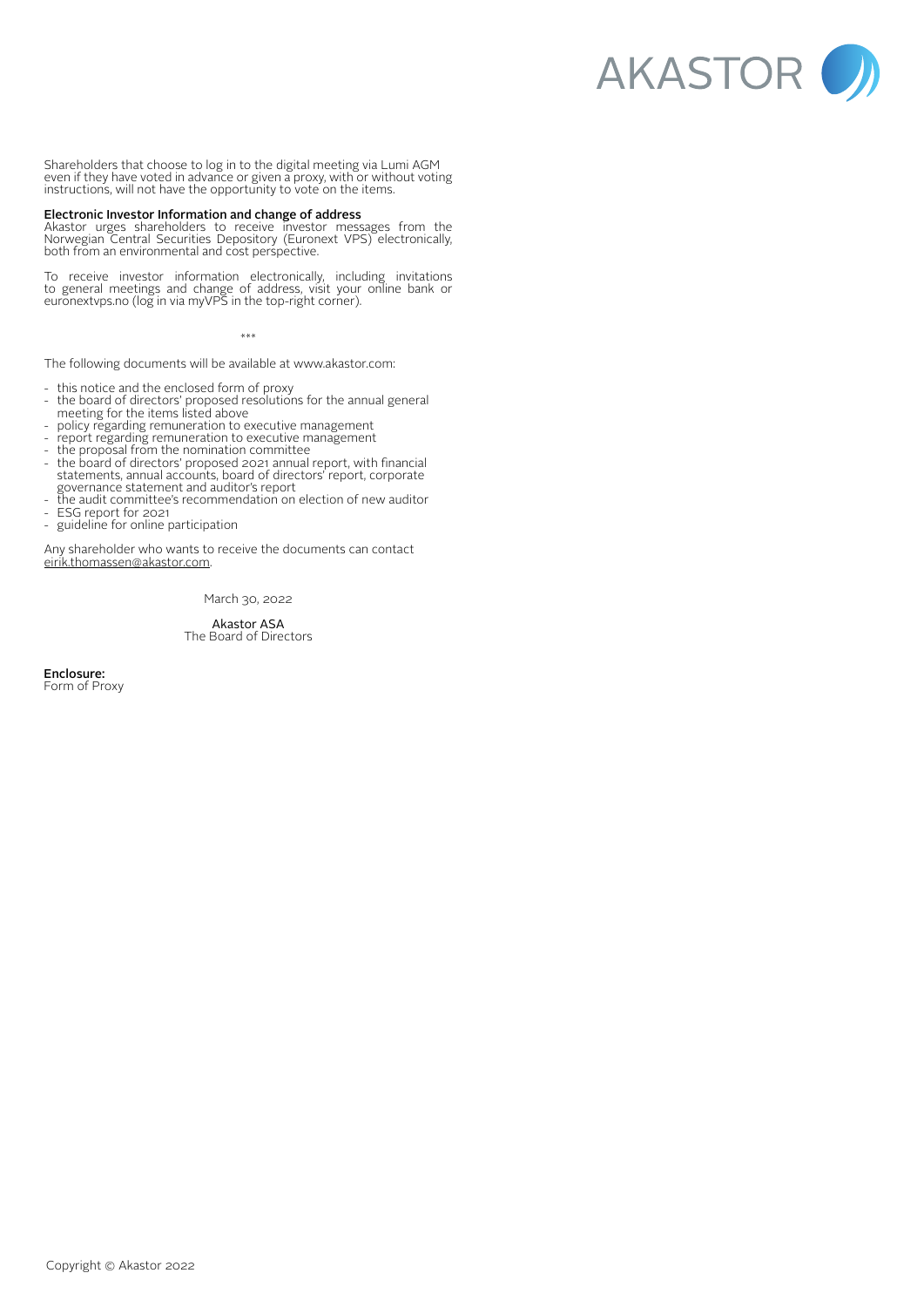

## Notice of Annual General Meeting

The annual general meeting of Akastor ASA will be held as a digital meeting on Wednesday April 20, 2022 at 10:00 a.m. CEST (virtual).

PIN code:

Ref no:

## IMPORTANT MESSAGE:

The annual general meeting will be held as a digital meeting only, with no physical attendance for shareholders.

## Please log in at [web.lumiagm.com/198113831](http://web.lumiagm.com/198113831)

You must identify yourself using the reference number and PIN code from VPS that you will find in investor services (Corporate Actions - General Meeting – ISIN) or sent you by post (for non-electronic actors). Shareholders can also get their reference number and PIN code by contacting DNB Bank Registrars Department by phone +47 23 26 80 20 (8:00-a.m. to 3:30 p.m.) or by e-mail [genf@dnb.no](mailto:genf%40dnb.no?subject=).

On the company's web page [www.akastor.com](http://www.akastor.com) you will find an online guide describing more in detail how you as a shareholder can participate in the digital meeting.

## Deadline for registration of advance votes, proxies and instructions: April 19, 2022 at 08:00 a.m. CEST

#### Advance votes

The company accepts advance voting for the general meeting. Advance votes may only be executed electronically, through the company's website [www.akastor.com](http://www.akastor.com )  (use ref and pin code above) or through VPS Investor Services (where you are identified and do not need ref.no. and PIN Code). Choose Corporate Actions - General Meeting, click on ISIN.

\_ \_ \_ \_ \_ \_ \_ \_ \_ \_ \_ \_ \_ \_ \_ \_ \_ \_ \_ \_ \_ \_ \_ \_ \_ \_ \_ \_ \_ \_ \_ \_ \_ \_ \_ \_ \_ \_ \_ \_ \_ \_ \_ \_ \_ \_ \_ \_ \_ \_ \_ \_ \_ \_ \_ \_ \_ \_ \_ \_ \_ \_ \_ \_ \_ \_ \_ \_ \_ \_ \_ \_ \_ \_ \_ \_ \_ \_ \_ \_ \_ \_ \_ \_ \_ \_ \_ \_ \_ \_ \_ \_ \_ \_ \_ \_ \_ \_ \_ \_ \_

#### Notice of attendance

The annual general meeting will be held digitally and it will not be possible to attend in person. Pre-registration is not required to participate. Please see the separate guideline for information on how to participate. Shareholders must be logged in before the meeting starts. Note that if you are not logged in before the general meeting starts, you will not be able to attend. Log in starts one hour before start-up.

Please note that shareholders who do not wish to participate online or vote in advance can give proxy to another person. Information on how this can be done follows:



## Proxy (without voting instructions) The Code: Ref no:

Proxy should be registered through the company's website www.akastor.com or through VPS Investor Services. For granting proxy through the company's website, the above-mentioned reference number and PIN code must be stated. In VPS Investor Services choose Corporate Actions - General Meeting – ISIN.

Alternatively you may send this form by e-mail to genf@dnb.no, or by regular mail to DNB Bank ASA, Registrars Department, P.O.Box 1600 Centrum, 0021 Oslo, Norway. The proxy must be received <u>no later than April 19, 2022 at 08:00 a.m. CEST</u>. The form must be dated and signed in order to be valid.

If you do not state the name of the proxy holder, the proxy will be given to the chairperson of the board of directors or a person authorized by him.

The undersigned hereby grants: \_ \_ \_ \_ \_ \_ \_ \_ \_ \_ \_ \_ \_ \_ \_ \_ \_ \_ \_ \_ \_ \_ \_ \_ \_ \_ \_ \_

(tick one of the two): the chairperson of the board of directors (or a person authorized by him), or

- \_ \_ \_ \_ \_ \_ \_ \_ \_ \_ \_ \_ \_ \_ \_ \_ \_ \_ \_ \_ \_ \_ \_ \_ \_ \_ \_ \_  $\Box$  name of proxy holder (in capital letters)
	- NB: Proxy holder must send an e-mail to [genf@dnb.no](mailto:genf%40dnb.no?subject=) for log in details

a proxy to attend and vote my/our shares at the annual general meeting of Akastor ASA on April 20, 2022.

| _______ |      |
|---------|------|
| Place   | Date |

 $P = P = P - P$ <br>Shareholder's signature (Signature only when granting proxy)

With regard to rights of attendance and voting, reference is made to the Norwegian Public Limited Liability Companies Act, in particular chapter 5. If the shareholder is a company, the company's certificate of registration must be attached to the proxy.